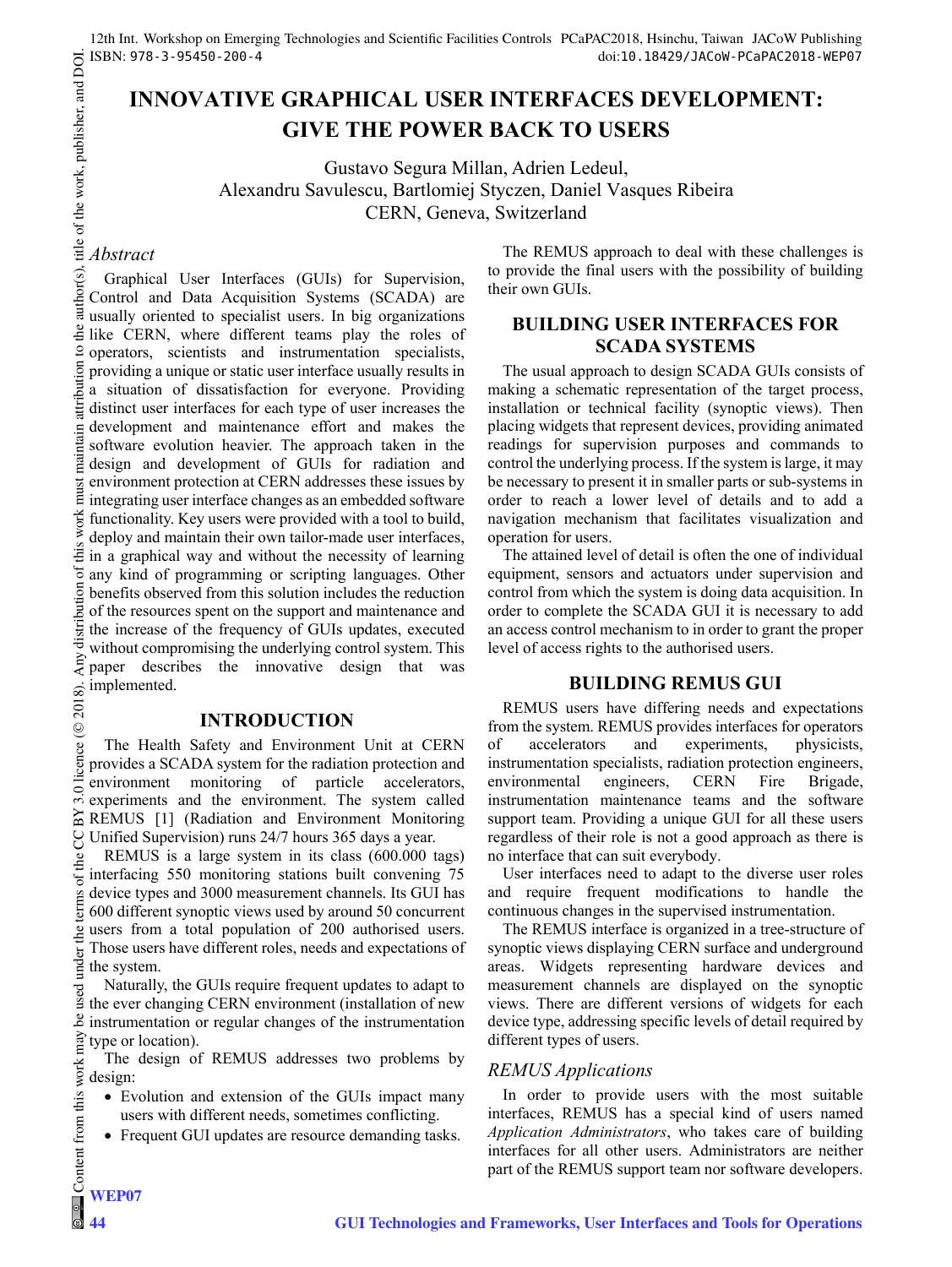Administrators can build *REMUS Applications* composed of synoptic views, widgets and a customisable alarm screen. These views are built to supervise an infrastructure or process (e.g.: accelerator or experiment radiation, water or air release to the environment, etc.). Applications include a sub-set of the supervised instrumentation and an access control mechanism.

#### *Users Build the User Interfaces*

Application administrators are provided with a tool named *REMUS Application Editor* that allows them to create new applications or modify existing ones (Fig. 1).

The application editor is a user friendly graphical tool that does not require any knowledge of programming languages or scripting to be able to build or modify user interfaces. The editor user composes the interface using drag-and-drop, without writing a single line of source code.

The application editor functionality include:

- Building synoptic views and placing background images (e.g.: schema of process, experiment plan, etc.)
- Adding navigation among the synoptic views
- Selecting widgets (devices) from a catalogue and positioning them on the synoptic views
- Linking widgets to existing devices declared in REMUS database

Applications are stored in the form of xml files.

In order to modify a running Application, REMUS provides administrators with a *download* function that writes the application as an .xml file that can be edited and *uploaded* back to REMUS Servers. REMUS servers then update all the clients running the uploaded application in real-time, without the need to restart the clients.



Figure 1: REMUS Application definition and scope.

REMUS automatically stores the successive versions of each application and makes all the versions available to administrators who can reuse them if necessary.

#### *Access Control*

Each application has its access control mechanism. Administrators can grant other users one of the following access levels:

Visualize: real-time and archived data visualization.

- Acknowledge: visualize rights  $+$  the right to acknowledge alarms and system faults.
- Parametrize: acknowledge rights  $+$  the right to change device parameters.
- Configure: parametrize rights  $+$  the right of installing new devices.
- Admin: configure rights  $+$  the right to edit the application and giving access rights to other users.

#### *Other Benefits*

The outcomes of the REMUS strategy for building GUI are very positive:

- GUI support and maintenance efforts are distributed among Application Administrators that are close to the needs of the final users. Administrators are just final users with additional responsibilities.
- The GUI evolution and growth become the responsibility of the final users (administrators are users).
- Applications are tailor-made for specific kind of users and focus on the devices of their interest (only a subset of the total instrumentation) such as a specific accelerator or experimental area.
- The performance of the REMUS client software is improved, as the traffic between clients and server is reduced to the one generated by the devices displayed in the loaded client application.
- The REMUS support team focuses its effort on integrating new devices, developing widgets and improving core functionalities.

### **GUI FOR SAFETY SYSTEMS**

Implementing changes in software used in safety systems differs from other type of systems in the process of test, acceptance and validation of the changes that affect safety functions. The processes for such systems are stricter, longer, more formal and tedious than for noncritical software systems.

GUI interfaces are not part of safety functions but they are very important especially when operators take safetyrelated decisions based on the information displayed by those interfaces.

### *REMUS as a Safety-related System*

REMUS software runs in the CERN control rooms and provides operators with real-time information of the radiation conditions and of the release of effluents to the environment.

Based on the information provided by REMUS applications, operators can decide to stop accelerators and experiments for safety reasons or call for an intervention to stop or mitigate the pollution of the environment.

One of the particularities of REMUS is that the very frequent modifications of the user interfaces do not require extensive testing.

Modifying the GUIs in REMUS is, in most cases, just adding or modifying applications.